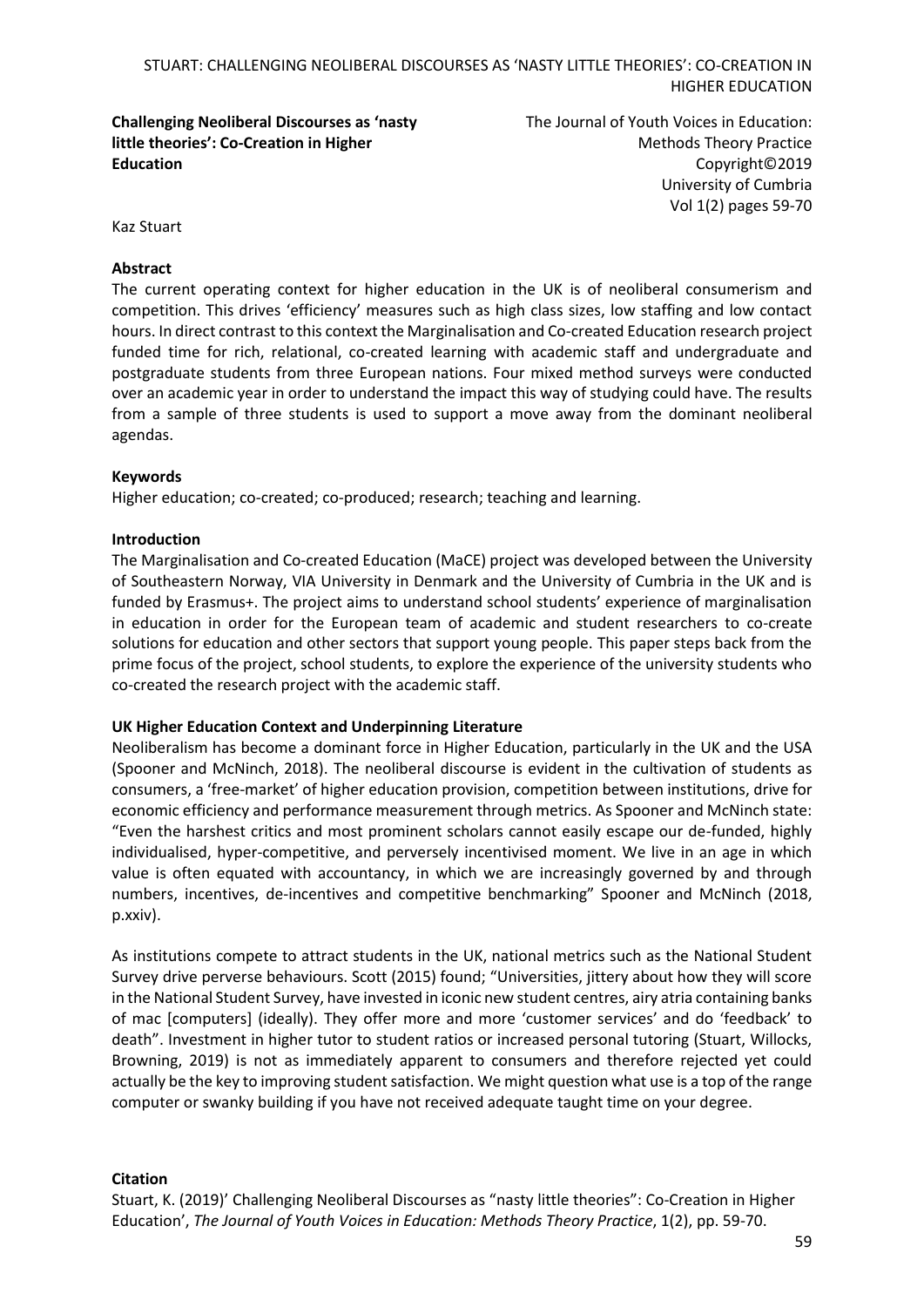In 2015 in the UK, the government announced a new agenda to open access to more young people to enter university called 'Widening Participation' (House of Commons Library, 2018). This was argued to increase equality and to boost social mobility. The impact is that UK universities welcome students from 'non-traditional backgrounds' and a wider social strata and demographic of young people commence degrees. Paradoxically alongside this, support for individual students has been rescinded and class sizes have increased in order to make teaching more 'cost-effective'. The impact of these two opposing agendas is that WP students may be accepted into a university but given no additional support. Bathmaker et al. (2018) suggest the WP agenda does not increase social mobility, but rather; "reproduce[s] class structures, dominated by an aggressively self-promoting elite, which justifies its existence by utilising the neo-liberal values of 'choice', meritocracy and entitlement" (Bathmaker et al., p8). Dorling (2018) takes the argument further, pointing out that a "nasty little theory" has been underpinning educational policy in the UK. The nasty theory being that 'non-quality people' are not worthy of investment and that the quality people can no longer afford to carry them (p.219). This is the epitome of a meritocratic view of education – those that do well have deserved to do so, and those that fail equally deserve their fate.

As WP students are from 'non-traditional' backgrounds, many are first-generation students with no familial educational habitus (Bourdieu, 1990; Nash, 2002). As a result, 'upper' classes whose family members have always been to university experience 'habitus-field congruence' (Ingram, 2009), whereas many WP students feel like 'fish out of water' (Bathmaker et al., p31; Reay, Crozier and Clayton, 2010). This should prompt additional support for WP students, however Dorling's 'nasty little theory' seems to play out in universities, and WP students are left to fend for themselves once they have handed over their cash. Bathmaker at al's., (2018) study of student bodies in two very different universities within Bristol concluded that "although the culture and language … may have altered towards themes of widening participation, democracy and inclusion ….. the underlying structures of inequity have proved remarkably persistent" (p.153). They recommend that universities make the practices of 'doing HE study' more clearly visible and understandable (p.154).

This leads us to the starting point for this paper, the design of the MaCE project which explicitly rejected the neoliberal agenda and with Erasmus+ funding was able to support students of all backgrounds with time and dialogue rich teaching, experiential learning, co-creation on the basis of everyone's skills and experience. This paper explores the extent to which this teaching style impacted on three students throughout one academic year.

# **Methods**

The project involved 40 people co-creating research into marginalisation in education. The group comprised ten academics alongside 40 undergraduate students and postgraduate students from the three participating countries. The breakdown of these is detailed in the table below.

|                           | Norway | <b>Denmark</b> | United Kingdom |
|---------------------------|--------|----------------|----------------|
| Academics                 |        |                |                |
| Undergraduate             |        |                |                |
| students                  |        |                |                |
| Postgraduate students   9 |        |                |                |

**Table 1.** MaCE Project Participants.

The project involved students in participating in a research project with the academic staff. At times the academic staff led the process and provided key trainings and at other times the academics participated with the students in conducting, analysing and writing up the research. The entire project was therefore not co-created with students, however staff did learn experientially and engage in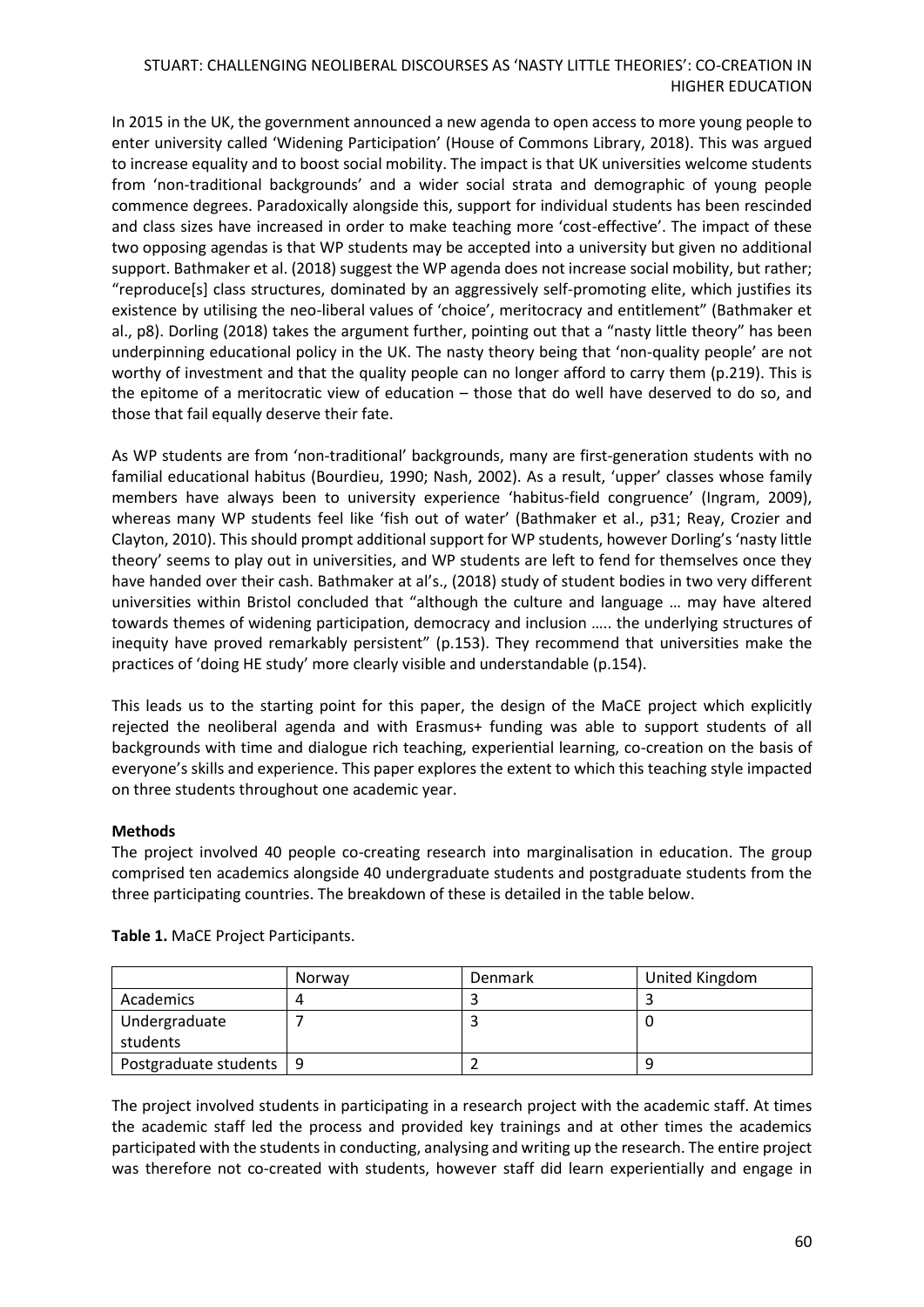taught sessions with the students when not leading them, and they engaged in all the research activities, analysis and writing with the students. **Table 2.** Project Overview.

| Aspect of the<br>Project                                     | Detail                                                                                                 | Type of co-creation                                                | Hours    |
|--------------------------------------------------------------|--------------------------------------------------------------------------------------------------------|--------------------------------------------------------------------|----------|
| Online learning<br>September 2018                            | Four online sessions x 3 hours<br>each delivered within two<br>weeks.                                  | Co-designed and co-<br>delivered by academic<br>staff to students. | 12 hours |
| Research methods<br>residential in<br>Norway<br>October 2018 | Five days of research training<br>and first hand experiences of<br>interviewing.                       | Co-designed and co-<br>delivered by academic<br>staff to students. | 40 hours |
| <b>Ethics applications</b><br>November 2018                  | Each individual completes<br>relevant ethical process.                                                 | All participants.                                                  | Varied   |
| Secure access to<br>research<br>participants<br>Jan 2019     | Each individual negotiated<br>access to relevant communities<br>of participants.                       | All participants.                                                  | Varied   |
| Interviewing Jan -<br>Feb 2019                               | Each individual conduct one to<br>five interviews with young<br>people, transcribes and codes<br>data. | All participants.                                                  | Varied   |
| Writing seminar in<br>the UK<br>Feb 2019                     | Five days of coding, writing and<br>tutorial support.                                                  | Co-designed and co-<br>delivered by academic<br>staff to students. | 40 hours |
| Write academic<br>assessments<br>June 2019                   | All students write assessed<br>pieces of work.                                                         | Co-marked by academic<br>staff.                                    | Varied   |
| Write journal<br>articles<br><b>July 2019</b>                | Write up research for publication<br>in the project journal.                                           | All participants.                                                  | Varied   |

In order to understand the university students' experience of the project four mixed methods surveys were co-designed and administered electronically. The surveys were conducted at the start of the project (October 2018), at the end of the research methods residential (November 2018), at the end of the writing residential (Feb 2019) and at the end of the project (June 2019). These four data points provide evidence of the prior educational experiences of the students and the experience they had within this project.

Surveys were adopted methodologically for their time convenience. Whilst the programme may read as time rich, every minute was filled, and we could not generate space to interview the students. As such, a range of quantitative and open qualitative questions were designed which the students could respond to in their own time. Whilst convenient, this was also a limitation to the research in that individual narratives may have provided richer and more nuanced understanding of students experiences, and would have been congruent with the research method used with school students. The response rate for the four surveys is shown in table three below.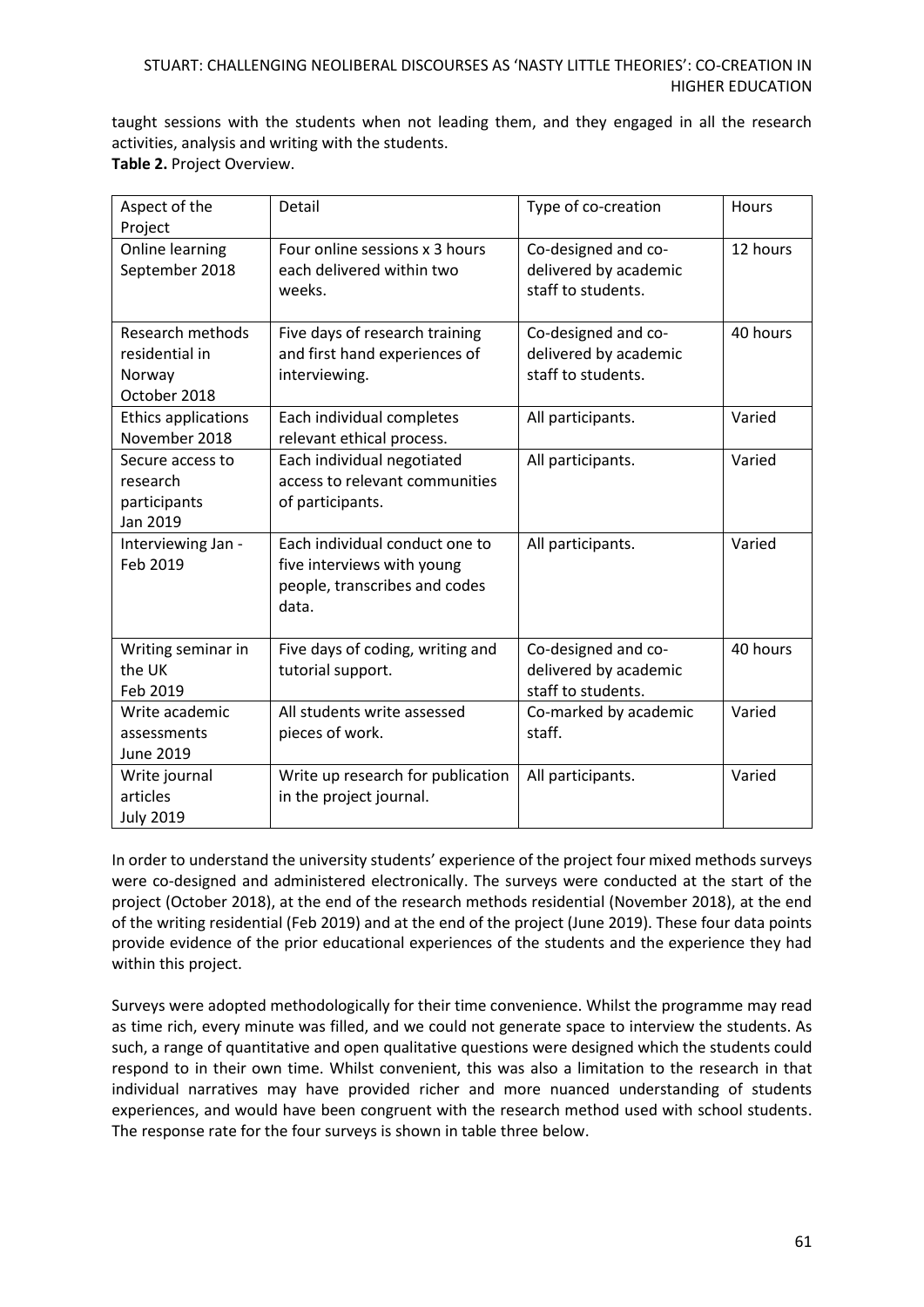**Table 3.** Survey Response Rate.

| Survey point  | Number of respondents | Percentage of respondents |
|---------------|-----------------------|---------------------------|
| October 2018  | 32                    | 80%                       |
| November 2018 | 17                    | 42%                       |
| February 2019 | 13                    | 32%                       |
| June 2019     | 11                    | 27%                       |

Of the 40 participants and 32 who first responded, only three completed all four surveys, a 7% response rate. Whilst a low response rate created a limitation, the three complete survey participants are from the three different countries and have been used to illustrate the journeys of three students as a purposive sample in that they are each a complete single data set from each country.

The aim of the higher education research was to establish if and how the co-creative approach embedded within the MaCE project contrasted to the university students previous educational experiences and benefitted them. The research questions were:

- 1. What are the students' prior higher educational experiences?
- 2. What are the students' experiences of the MaCE project?
- 3. What, if any, are the benefits of the MaCE projects for students?

The four surveys were co-designed by the academic team and administered electronically. The surveys combined quantitative rating scale questions with open ended qualitative answers in order to understand the scale and nature of educational experiences. All four surveys also contained standardised quantitative scaling tools in order to assess the gains made against the project outcomes. Each of the surveys is a data set in its own right providing interesting insights into the cohort and learning experiences at that point of the project. In this paper, however, the data corpus has been set to one side in order to focus on the journey of three students through the project, one from each country. The resulting data is therefore illustrative of the impact of the MaCE project. This approach enables us to provide illustrative case study data. Whilst this is a small number of cases, Flyvbjerg (2006), states that case studies offer a systematic production of exemplars which have five strengths:

- Practical knowledge is as important as theoretical knowledge
- It is possible to generalise from a single case
- Cases enable generation and testing of hypotheses
- Case studies can be free from bias
- Case studies are whole narratives that should not be summarised.

We deploy three of these strengths as we intend to use these three cases as illustrative data to show the practical experiences of the students, testing of the hypothesis that additional time, dialogue, experiential learning and co-creation would enrich learning, and to provide evidence which may be generalised to draw out meta-level principles for learning.

#### **Findings and Discussion**

The findings include vignettes from each of the three students with reference to the overarching research questions. Student A is from Denmark, student B is from Norway and student C is from the UK.

#### *Prior higher educational experiences*

The students' experiences of Higher Education were varied; the Danish student was experiencing Higher Education for the first time, the Norwegian student had once started but not completed an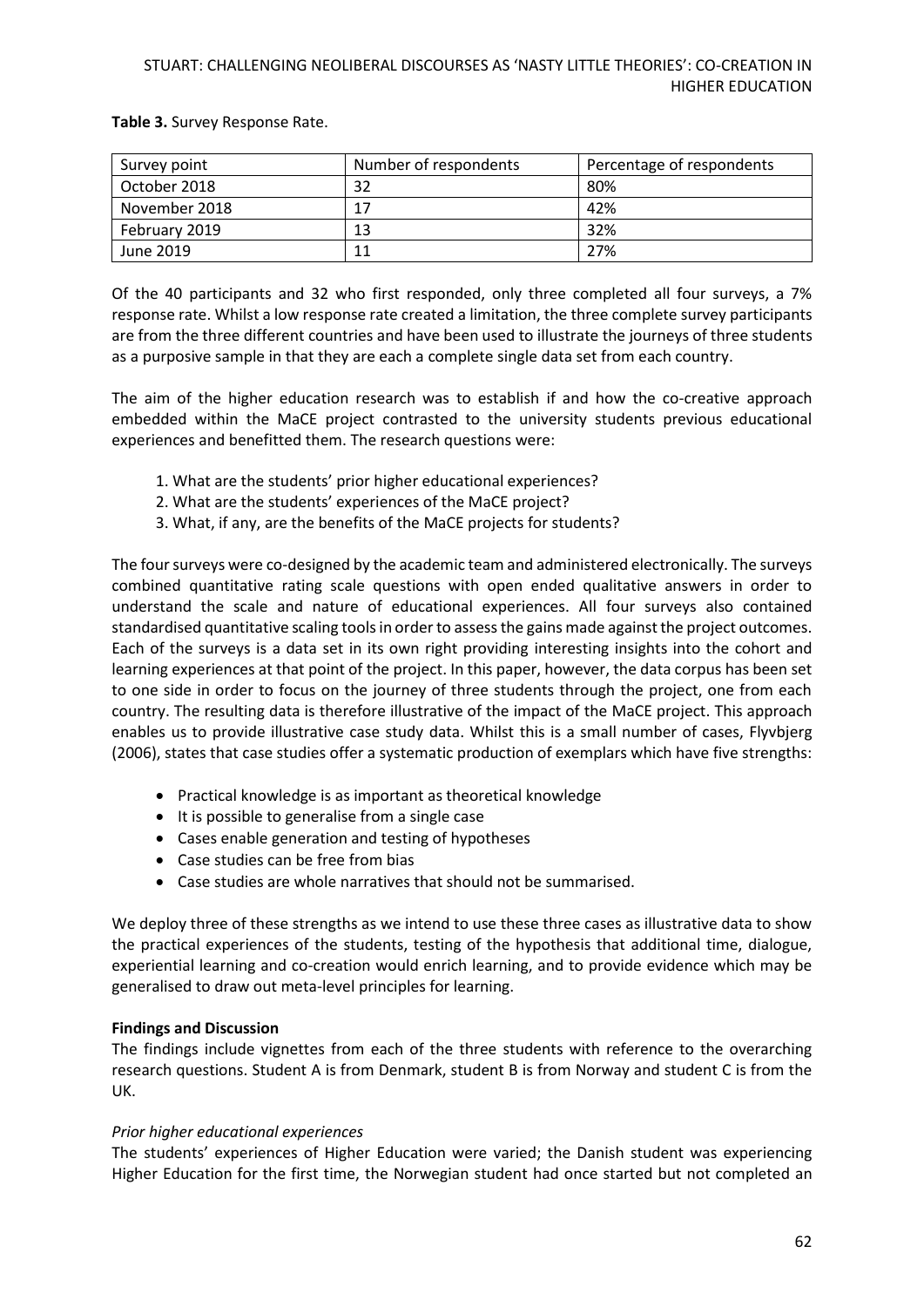undergraduate degree programme and the UK student had already completed an undergraduate and some postgraduate study and had taken time out during those studies to travel and work around the world.

The Danish student rated their Higher Education experience as 5 / 5, the Norwegian and UK students gave a 4 / 5 rating overall.

Student A: Good teachers, good curriculum, good "peers". For now!! - I haven't been studying that long :-)

Student B: I give 4 instead of 5 because I wish that we could have more practical experience.

Student C: I was able to experience higher education as an international student in the US and Australia. It was these experiences that made higher education so positive. Poor resources during the two years in the UK bring the score down to a four.

These comments show Higher Education, broadly, seemed to be a positive experience. However student B and C's comments allude to the importance of having enough resources to enable learning to happen. In the UK these have been stripped out as 'economic' models of delivery are sought. An extreme example of this is the impoverished personal tutor time offered to each student, a mere 1.5 hours per student in Kaz's institution (Stuart, Willocks and Browning, 2019).

With regard to the quality of the teachers, the Danish and Norwegian student rated theirs as 4 / 5 and the UK student rated theirs as 5 / 5. The comments reveal that Higher Education staff have a wide range of pedagogical approaches which the students appreciate:

Student B: I like that the teachers [have] got different ways to teach.

Student C: The teaching was more creative and practical, which suited me.

Generally then, students seem to value the quality of the teaching staff in universities. Relationships with the Higher Education staff, however, showed more variation in ratings. The Danish student rated them as 3 / 5 as they "*had not had chance to get to know them yet*", the Norwegian student rated them as 4 / 5 as it was both "*professional and friendly*", and the UK student rated their overseas lecturers as 5 / 5 for the following reasons:

Student C: There was time and opportunity to get to know them, and after doing this, I realised I liked them. One influential lecturer in Australia held a seminar on his land with the students allowed to camp and BBQ there. It was a formative session that allowed all students to bond and it made for excellent working relationships.

Here was have the evidence of the neoliberalisation of higher education laid bare. Whist the experience might be overall okay, and the teacher good quality, the lack of time available in universities, increasing class sizes and traditional hierarchies of power conspire against the students feeling their tutors know them or are invested in them. It is only the UK student who reflects positively on relationships, but from a period ten years ago in Australia, before neoliberalism really bit deep.

As a result of their reflections, the students identified the following factors as significantly helpful in their Higher Education: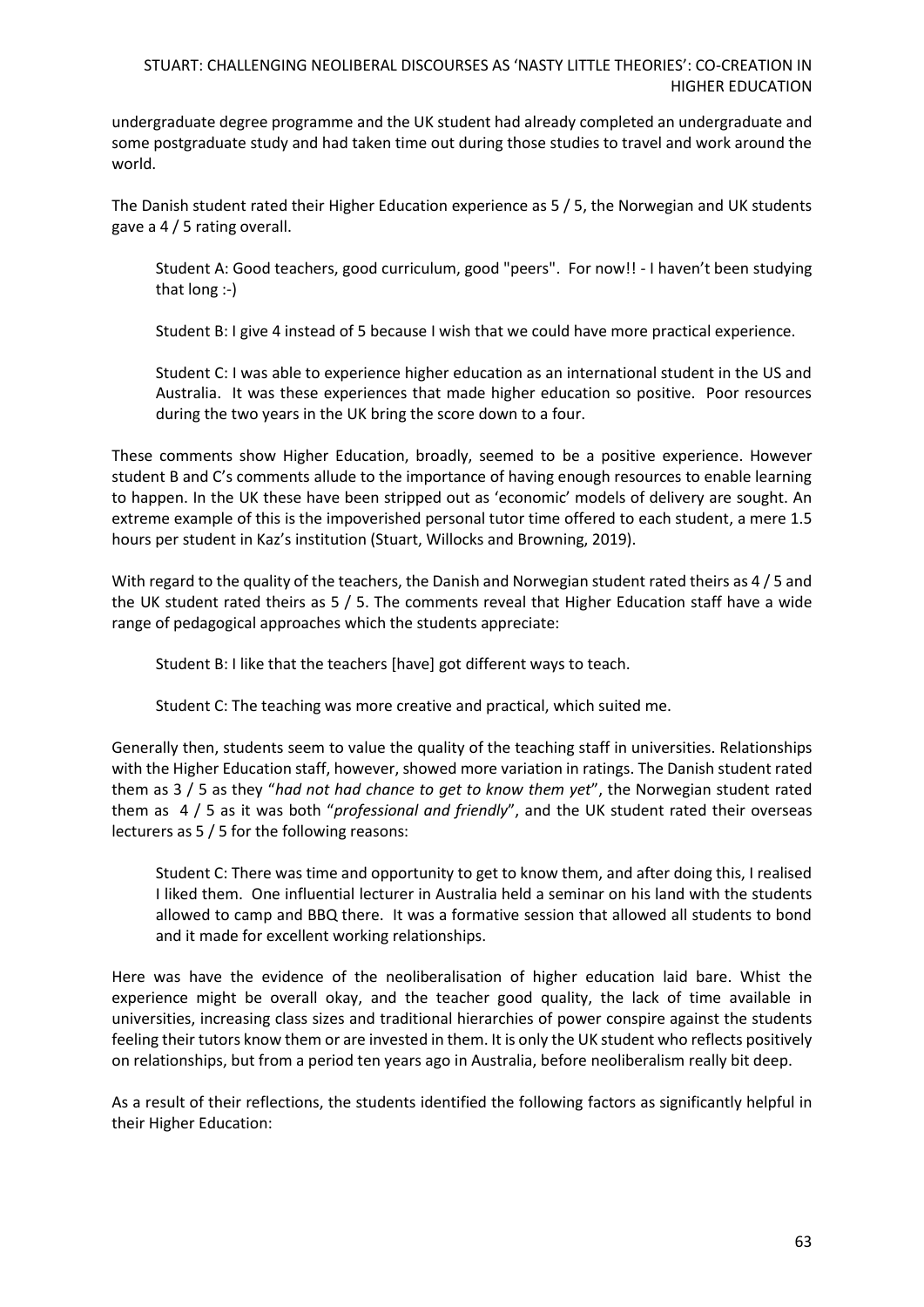- Peers
- Working with other students from the same class as me, my teachers, support from home
- Participating in an international exchange program was a pivotal moment in my education and subsequent career.

Factors that detracted from Higher Education learning included:

- My own insecurity thoughts like I will never make it through, I am not good/smart enough - But then the peers helps by having the exact same thoughts :-)
- No big barriers, but sometimes time and motivation to sit down and study
- Although I was a reasonable student, I never felt that I really belonged in academia, because my family had no history in it.
- My parents were able to heavily support me during this time. My friends' parents were not and therefore they did not have the same experience of higher education.

These comments show the interplay of individual thought processes and self-esteem with human capitals and support from home. Entering Higher Education had provoked feelings of being an 'outsider' or 'not good enough' for the Danish and UK students correlating to the theory of habitus field congruence discussed earlier. In this respect, the experiences of being an outsider are then embodied in the university confirming the student indeed does not belong. This is potentially exacerbated by the lack of relationships and the lack of time which conspire against these interpersonal issues being dispelled, and the hierarchies of higher education which may reinforce a subservient powerless position. So the traditional university programme may reproduce inequalities without ever intending to do so (Bourdieu, 1999).

### *Current experiences of Higher Education through the MaCE project*

The students were asked to reflect on the programme after the first MaCE residential research methods training course. They identified the best things about the residential as follows:

Student A: I think the lectures were good and I think it was nice to practice the indirect approach. It was also nice with the fun-games monday - to get to know each other.

Student B: Exchange experiences, conversing and learning together. The social meetings, having meals together. Getting to practise the indirect method.

Student C: The opportunity to practice the indirect approach with peers and young people. The opportunity to meet peers from Norway and Denmark.

The gains of working with other students rather than individually in a socio-cultural setting and learning across cultures emerges here as a strength of the programme. The time invested in this programme is immediately noticed by the students and facilitates relational work that is not present in traditional academic programmes.

The students were also asked to comment on the range of pedagogical approaches used in the programme; icebreakers, theory, and interviewing experience.

With regard to the socio-cultural icebreakers the students commented:

Student A: They were perfect - just sad I was so tired...

Student B: Great…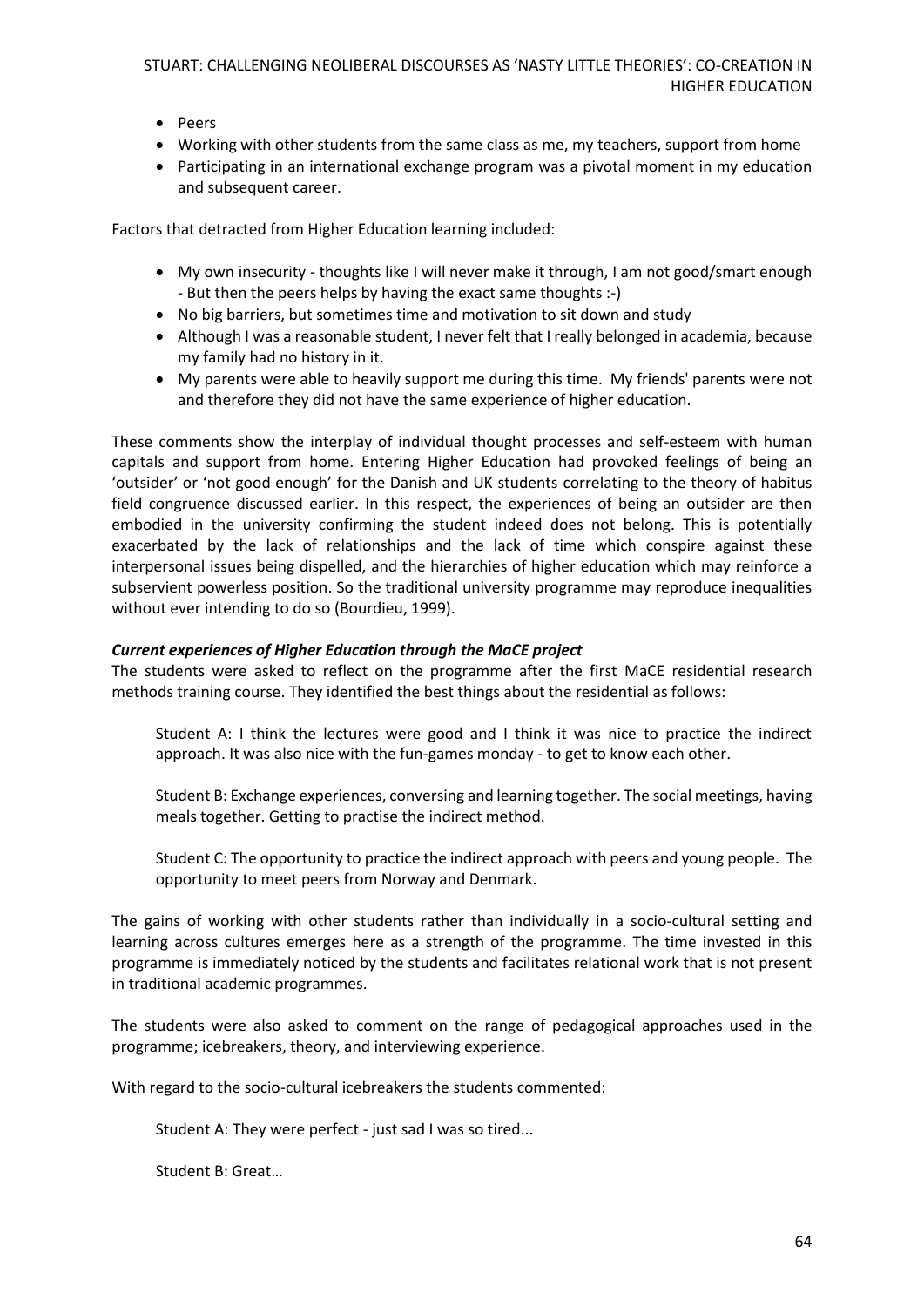Student C: They served their purpose brilliantly. Our own social activity, curling, was also excellent.

The focus of the week was understanding the specific research methodology employed in the project, the Indirect Approach (Moshuus and Eide, 2016). With regard to methods the students commented:

Student A: I liked it. It was really helpful to actually do (or at least try) the indirect approach. I also liked the session with "ethics" because there was a lot of co-creation.

Student B: Nice that we could to try it out on a fellow student first

Student C: Really effective, particularly the 'hands on' approach to trying the indirect interview.

This shows the value of both experiential and co-creative learning in socio-cultural settings. The students really applied and made sense of theory in the light of experience. Reflecting on this together they drew out key points which they used in future interview situations. The investment of time in experiential practice of this key learning point proved worthwhile with students leaving feeling confident in how they would use it. This contrasts directly with the experiences these students had of higher education prior to MaCE where they had wanted 'more practical experience'.

The students reflected on what they had learned from the week long residential and commented that:

Student A: The knowledge about and the experiences with the indirect approach. I really like that approach.

Student B: The difference between facts and lived experience. Tips of using indirect method.

Student C: How the indirect approach can deliver valuable insight into people's experiences of education. How readily people are prepared to engage with this approach and tell their stories.

These results show the socio-cultural, relational and experiential approach was valued by the students and seemed to impact positively on student learning.

The survey review exercise was also repeated after the writing residential in February 2019. This week featured more structured co-creative time and free time as minimal didactic 'input' was needed. The academic team, therefore, expected this week to have greater impact from a co-creative perspective. Short inspirational inputs were planned with rich practical experiences that bridged everyone into their own writing practices. The students identified the best things about the week as:

Student A: The structure of the week was quite satisfying - To start the day by somehow getting inspired and then to go write on our own or in groups- that was very very efficiently.

Student B: The fact that we're learning together and co-create. The social, making friendships cross borders.

Student C: The opportunity to concentrate and explore avenues and angles for the study. The chance to talk to colleagues and tutors about ideas. To co-create, I suppose. The fact that there was no pressure to work in a certain way.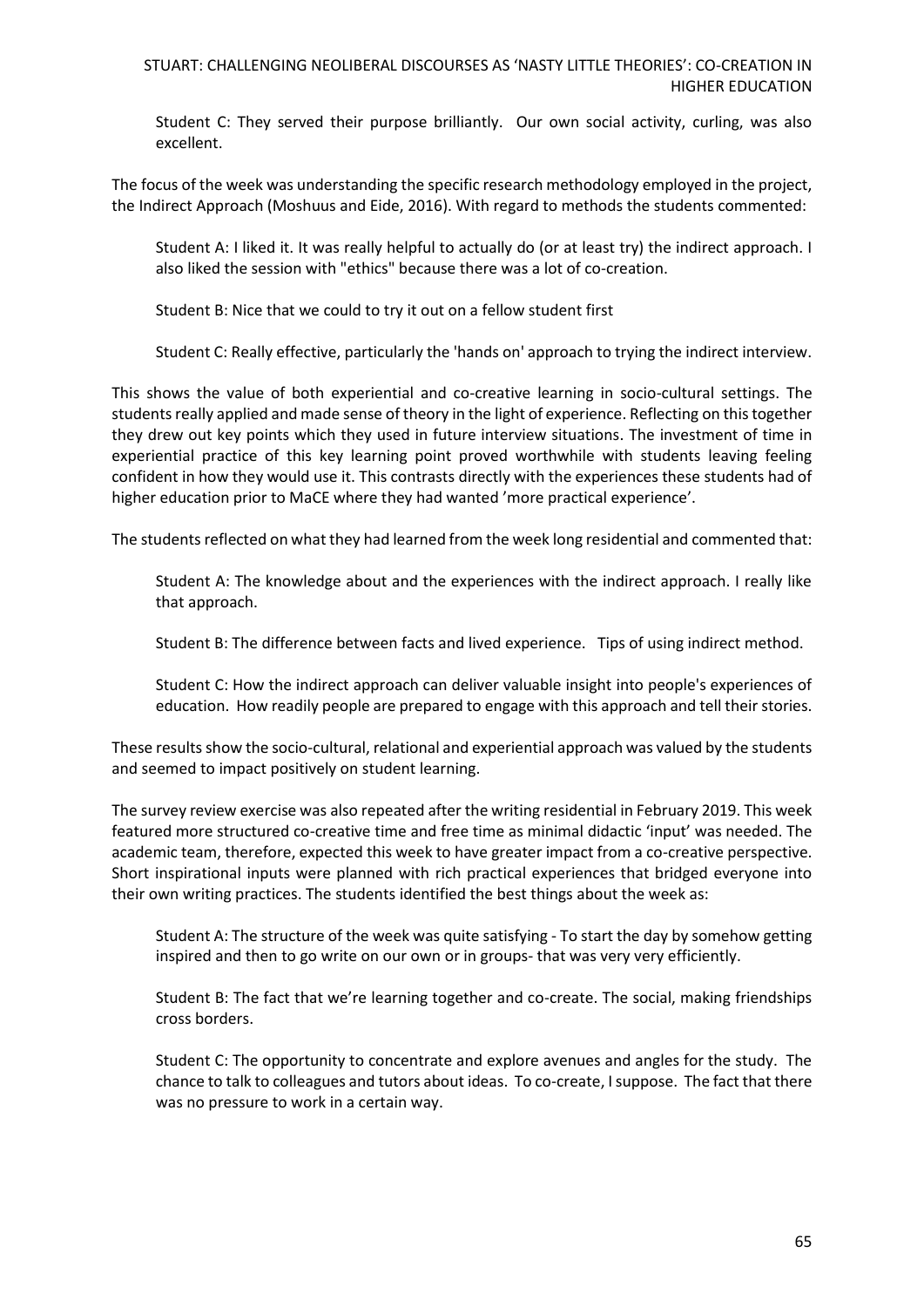These comments clearly signpost the value of co-creation, which takes time, space and trust to fully undertake. Again different aspects of the week were rated. The 'mini' inspirational inputs followed by co-creative experiences were highly valued:

Student A: I loved them - they were very inspiring and helpful. The inputs gave different direction and opened up for some new thinking.

Student B: I liked that the days started with short inputs. For me it was particularly helpful the session about inductive, deductive and abductive method.

Student C: Perfect length and time of the day.

It seems that students do want input from tutors, but this need only be small amounts of input that lead to practice, reflection and co-creation. From my experience of my institution, the opposite is the norm in academic programmes – long lectures in large groups, little discussion time and no opportunities for co-creation.

Rather than offering these students 1.5 hours of help across the year, unlimited tutorial space was provided at the writing residential. Staff made themselves available for 12 hours a day for the students to seek advice and support formally or informally from one another and from academic staff. This seemed to work well:

Student B: I liked that you could sit and work where you wanted, and that it was easy to get help when you needed it. Someone was always available.

Student C: The availability of the tutors to answer questions was great.

Social activities remained a strong feature of the week in order to keep promoting international dialogue and understanding. These were not 'tag-on' or 'nice to have' activities, rather, they were positioned as key socio-cultural opportunities to build relationships and trust, exchange ideas, and develop cross-cultural awareness. These too were valued by the students who commented that:

Student A: It was nice - and perfect ways to spend the time between working on the article. I think these activities was very important for the trip and the process and it was nice to do things cross nations.

Student B : Really great.

Student C: A great balance. Something for everyone. Perfect location to explore a fantastic area. Interested to witness the Norwegian students baffled by pre boating health and safety briefing. "Why did they tell us the floor could be wet?"

Despite the small data set, the comparison of these students learning in higher education prior to and after MaCE indicate the time invested was a good use of resources, the socio-cultural and relational approach supported learning, co-creative processed built confidence and enabled students to feel they belonged as valued colleagues. As the students state:

Student A: I have made learnings about coding interviews - learnings about being in such a project and about being a researcher. And some learnings about England as well :-) I really enjoyed this trip - and I came home with both personal, social, professional and practical gains in my bag.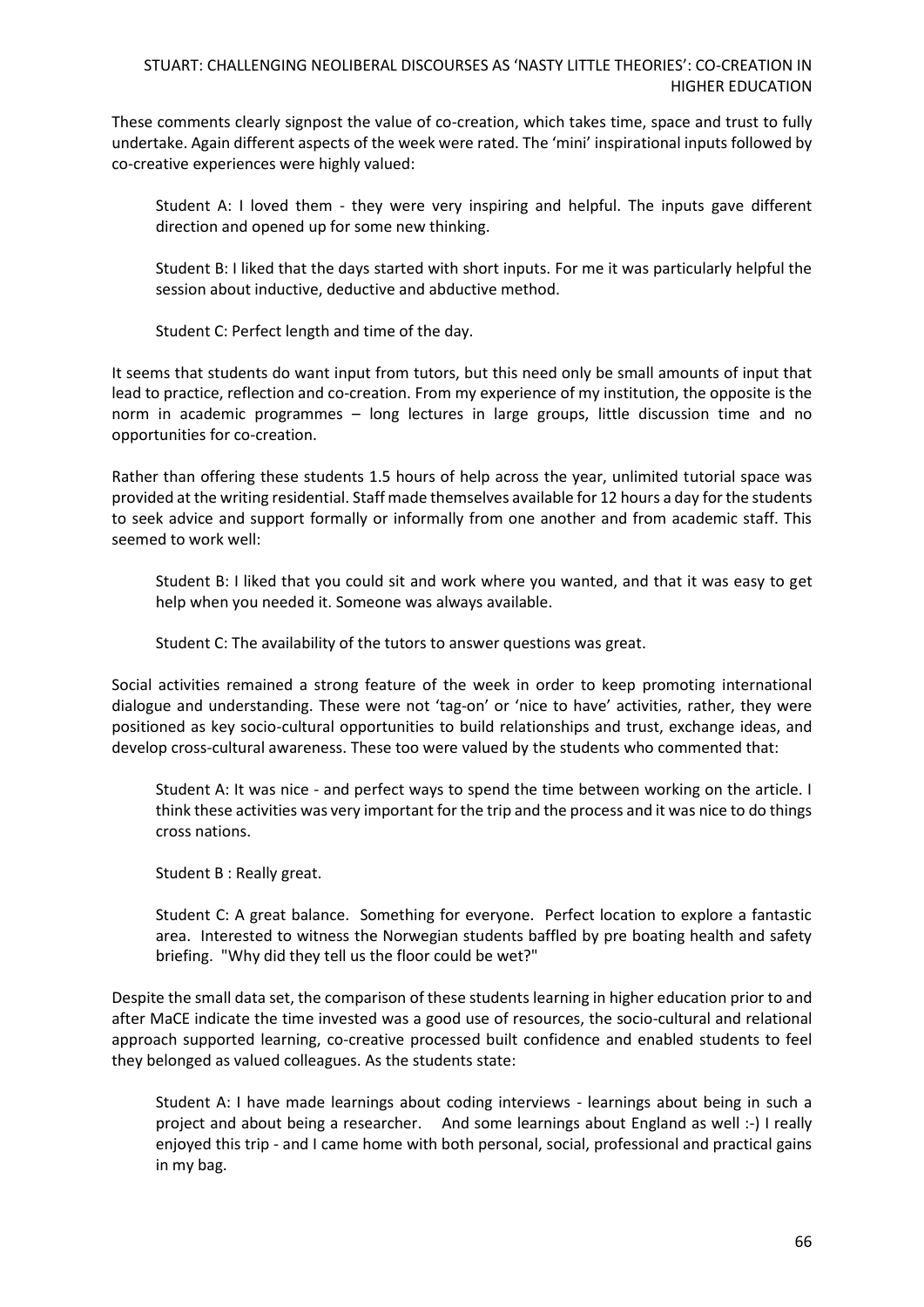Student B: I've learned more about method, coding, analysis and much more of what the others are writing about, their findings. I also feel that I have a better overview of the project. Many of us talked about that we all should try to get together when he project is finished.

The final survey was sent out at the end of June 2019 when the project had ended. As a result of the year long project the students stated they following gains and benefits:

Student A: Most of all the whole experience. Trying to perform an interview, analysing it and writing an article - so nice to have tried the whole fieldwork process.

Student B: How to use an indirect approach, how to code and analyse, skills to co-operate and co-create.

Student C: Good spirit brings you half the way - important issues needs to be addressed properly. mutual discussions and reflections are very important. We can all learn from each other. Hierarchical structures can be challenged.

The three students had clearly advanced in their ability to research and in their views of themselves as researchers. Their statements communicate they were part of something, part of a community, and their learning was enriched as a result.

The MaCE project had an ambitious suite of eleven project outcomes. We hoped to increase the students' abilities to:

- Read and understand the literature
- Understand equality and equity theoretically
- Work with other co-researchers
- Meet and talk to young people
- Indirectly interview young people
- Conduct ethical research
- Code and analyse data
- Develop findings from the data
- Write up an academic paper
- Co-construct solutions to educational inequality and inequity
- Complete an academic assignment.

The students were asked to self-score each of these outcomes at four intervals throughout the year on a 1-5 point likert scale. The aggregated change from the start to the end of the project for the three students are shown in chart one below.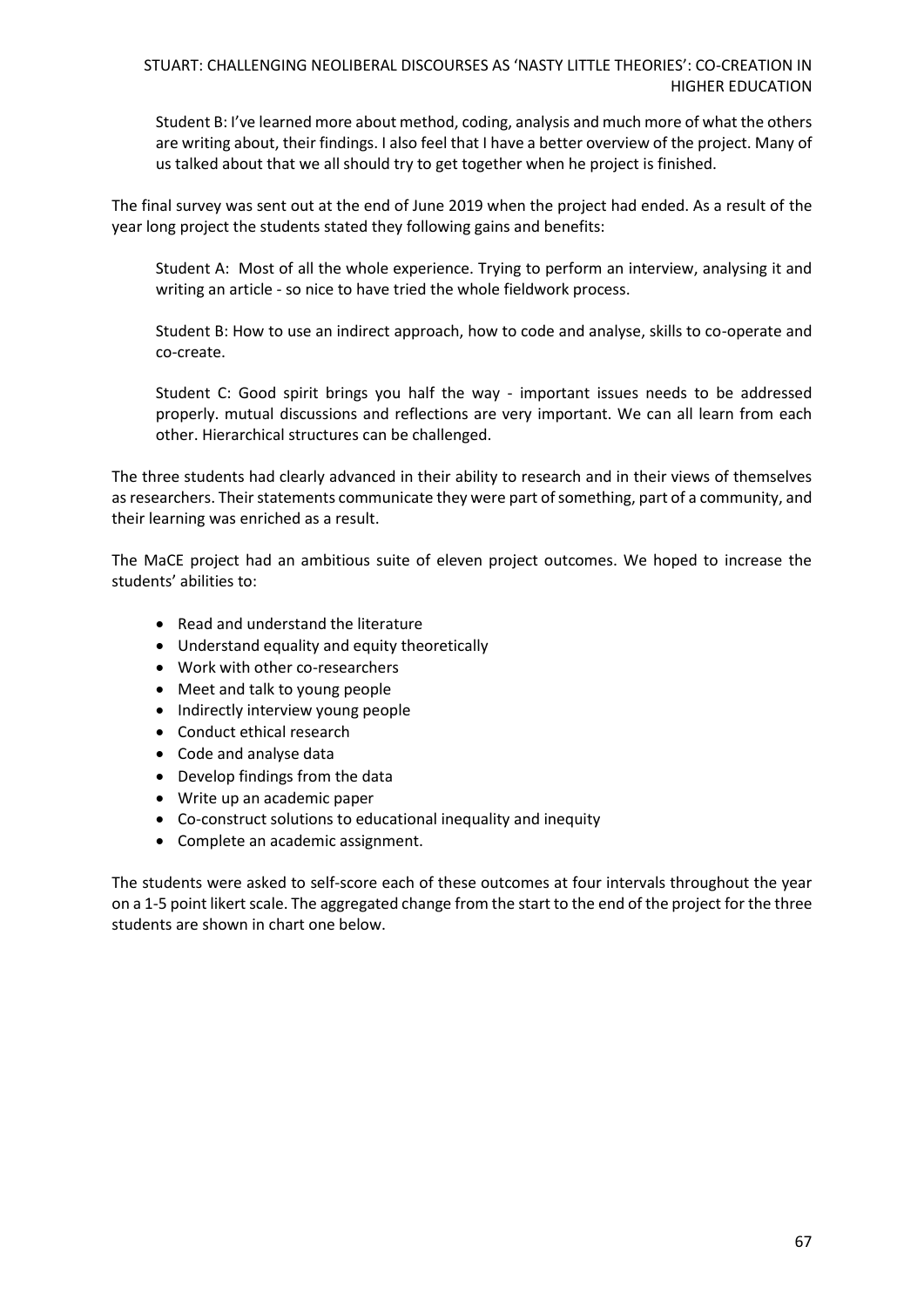

**Figure 1.** Changes in MaCE Project Outcomes from Start to End of the Project.

This shows that positive change occurred for the three students across the three countries. The area showing the most positive change was that of co-constructing solutions to social issues (9 / 15). This was a heartening finding given that the co-construction was the programmes key pedagogical approach. Understanding and applying equality and equity concepts and writing papers both showed a high level of change  $(8 / 15)$  indicating that the programme had increased the students understanding of educational equality and ability to write about it. The area showing the least change was ethics, which only increased 2 points of a potential of 15. This could indicate the students had a high level of understanding initially, or that the ethics session was not particularly impactful. The ability to write an academic assignment also changed little, which may have been due to the students having not received their grades for their assignments by the time they completed the final survey.

# **Conclusions and Recommendations**

The research questions were:

- 1. What are the students' prior higher educational experiences?
- 2. What are the students' experiences of the MaCE project?
- 3. What, if any, are the benefits of the MaCE projects for students?

The data has shown that the students all had generally positive experiences of higher education before MaCE despite variations across countries, subjects and level of study. The reasons for the high scores were good teaching, an appropriate curriculum and peers. Potential improvements were, however, identified in the areas of practical experience and resourcing which were both deemed to be lacking. A relevant and interesting curriculum and relationships with lecturers were seen as strengths of higher education, and peers and family viewed as important support structures. Intrapersonal factors such as low self-esteem and self-confidence were seen to detract from learning in this setting as well as a lack of interpersonal or contextual factors such as family support.

Given this positive self-reporting of prior higher education experience, it would seem difficult to improve things to create a positive an impact in the MaCE project. Key distinguishing factors in the project pedagogy were socio-cultural co-constructed learning, experiential learning and dialogue, relational learning and trust, all of which took a substantial investment of Erasmus+ funding to implement.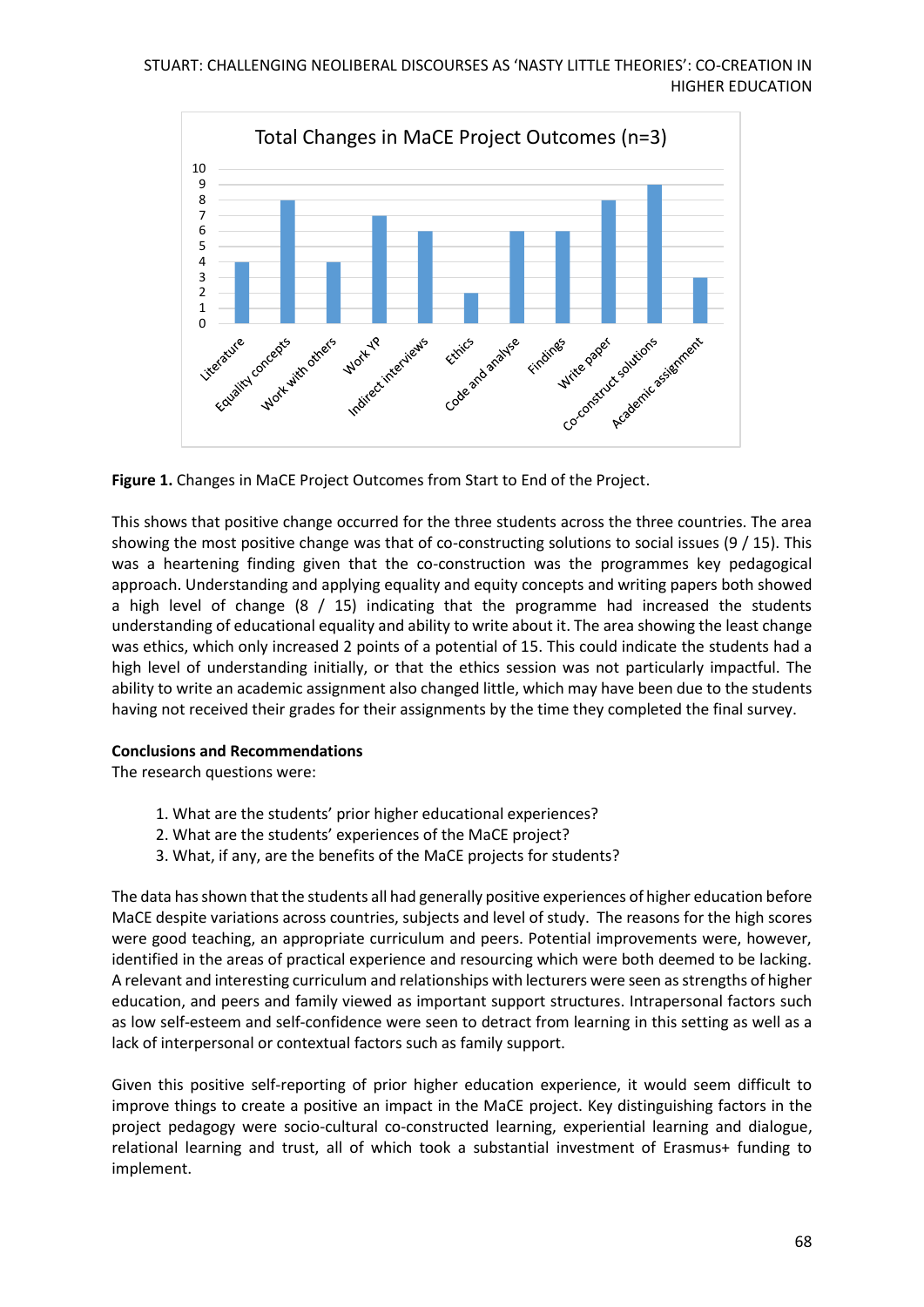The data shows the students highly valued this pedagogical approach and we believe it accounts for confident, successful students who feel they belong in academia as colleagues with us. Our anecdotal experience of teaching in traditional university programmes suggests to us that this would not have been the case had MaCE been taught in a 'normal' way. However we cannot 'prove' this claim. Confirmatory data is that despite the amount of time spent in the project, the students expressed a desire for more time and space for activities and discussions. The debate and dialogue we engaged in allowed students to develop their own solutions alongside and sometimes with others, knowing that no one fixed answer existed for our shared social concern. We hope this has enhanced their critical thinking and self-confidence going forward. Working with tutors as equals within the research, getting to know them as people and being able to access them easily were also characteristics of the project the students valued.

We conclude therefore that whilst the students all had positive prior experiences of higher education, the MaCE project further enhanced that due to its resourcing and pedagogical features.

In terms of the final research question, which sought to identify the benefits of participating in MaCE, the students identified the following benefits in free text comments; learning about being a research and research skills, cross cultural learning, social skills, personal development and social change. Quantitatively surveying the project outcomes corroborated these findings. There were positive gains for all three students across the suite of eleven project outcomes. The most significant gains were in learning how to co-create solutions to social issues, understanding and applying equality and equity concepts and writing papers.

It would seem that the extended resources and pedagogical approach of the MaCE project was able to ameliorate significant demographic differences between the students such as country of origin, age, gender, social class and level of education, enabling them all to enjoy learning and succeed. The educational habitus of these students may have varied, however, the co-creative approach adopted in the project enabled everyone to feel a valued member of the research team with a key perspective or experience to contribute.

We therefore propose that 'non-traditional' students can be supported effectively in higher education and have an equally valid contribution to make to learning environments as those who have an educational habitus. The challenge is to operationalise this within standard university structures, without additional funding. Some changes might be achieved by our attitude towards students, and how we create learning environments within our classrooms, however many of the changes that must happen are at an institutional level. We believe it is incumbent on higher educational establishments to invest in relational, co-creative and experiential learning in order to maximise learning for all and by all. This is not new, the critical pedagogy movement has been transmitting this message for a long time, but good messages are always worthy of transmission in the light of new data (Fine and Weiss, 2003), Giroux and McLaren, 1989). It is this approach rather than neoliberal competition and efficiencies that will transform league tables, attract students, and enable equitable outcomes, should that be our concern in the short term. Taking a longer view, it is only through such transformative learning that students will learn to create such emancipatory and equitable spaces themselves, leading us towards a better future without toxic discourses and 'nasty little theories' (Dorling, 2018).

#### **References**

Bathmaker, A., Ingram, N., Abrahams, J., Hoare, A., Waller, R., Bradley, H. (2018) *Higher Education, Social Class and Social Mobility. The Degree Generation.* London: Palgrave Macmillan.

Bourdieu, P., Passerson, J.C. (1977) *R*eproduction in Education Society and Culture*, Studies in Social and Educational Change,* 5(1).